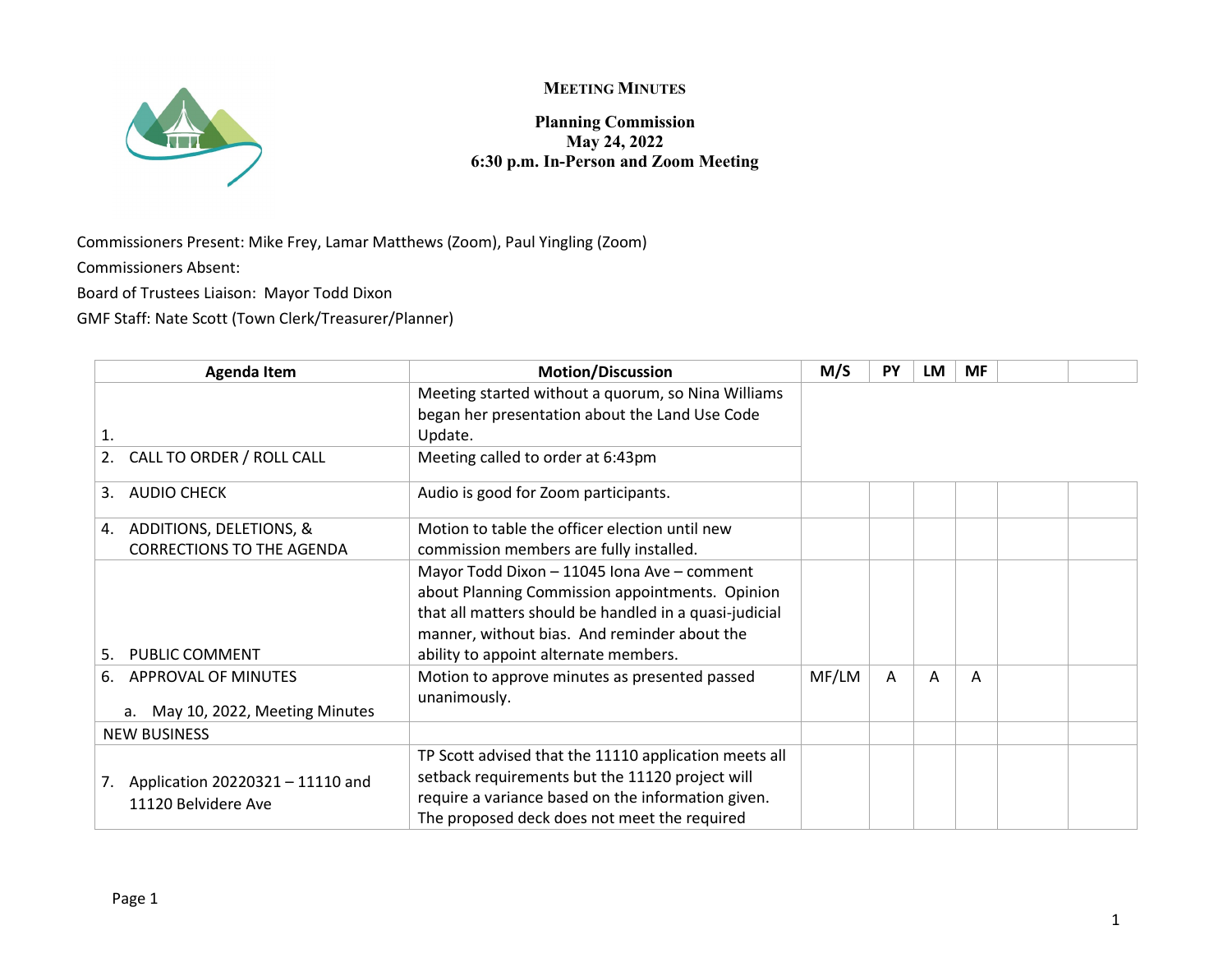## **MEETING MINUTES**

## **Planning Commission May 24, 2022 6:30 p.m. In-Person and Zoom Meeting**

|                                             | setbacks. TP Scott recommended approval of<br>20220321a but not 20220321b.                                                                                                                                                                                                                                                                 |       |   |   |   |  |
|---------------------------------------------|--------------------------------------------------------------------------------------------------------------------------------------------------------------------------------------------------------------------------------------------------------------------------------------------------------------------------------------------|-------|---|---|---|--|
|                                             | Motion to approve application 20220321a for 11110<br>Belvidere.                                                                                                                                                                                                                                                                            | LM/MF | A | A | A |  |
|                                             | Motion to table 20220321b for 11120 Belvidere until<br>next PC meeting or more information is provided by<br>the applicants.                                                                                                                                                                                                               | LM/MF | A | A | A |  |
|                                             | Lisa Bonwell and Ann Esch each summarize their<br>professional experience, history and relationships<br>with Green Mountain Falls, and why they wish to<br>volunteer on the Planning Commission. Rocco Blasi is<br>not present. Discussion about the possibility to have<br>up to three alternate members and what their role<br>would be. |       |   |   |   |  |
| 8. Volunteer Application Reviews:           |                                                                                                                                                                                                                                                                                                                                            |       |   |   |   |  |
| Lisa Bonwell                                | Motion to approve Lisa Bonwell and Rocco Blasi as                                                                                                                                                                                                                                                                                          | LM/PY | A | A | A |  |
| Ann Esch                                    | Planning Commissioners, with Ann Esch as an                                                                                                                                                                                                                                                                                                |       |   |   |   |  |
| Rocco Blasi                                 | alternate.                                                                                                                                                                                                                                                                                                                                 |       |   |   |   |  |
| <b>OLD BUSINESS</b>                         |                                                                                                                                                                                                                                                                                                                                            |       |   |   |   |  |
| Code Rewrite - Final Draft Review and<br>8. | Nina Williams gave a summary about the history of                                                                                                                                                                                                                                                                                          |       |   |   |   |  |
| Discussion - Nina Williams,                 | the project, stressing public input, and detailing the                                                                                                                                                                                                                                                                                     |       |   |   |   |  |
| consultant, presenting                      | timeline of the remaining work. Discussion ensues                                                                                                                                                                                                                                                                                          |       |   |   |   |  |
|                                             | regarding comments submitted by the                                                                                                                                                                                                                                                                                                        |       |   |   |   |  |
|                                             | Commissioners and staff to this point. Nina to make                                                                                                                                                                                                                                                                                        |       |   |   |   |  |
|                                             | changes discussed after the meeting, will give a new                                                                                                                                                                                                                                                                                       |       |   |   |   |  |
|                                             | "final draft" to Nate, who will distribute for further                                                                                                                                                                                                                                                                                     |       |   |   |   |  |
|                                             | comments, due back the week of June 6. A work                                                                                                                                                                                                                                                                                              |       |   |   |   |  |
|                                             | session will be scheduled at the June 14 meeting to<br>discuss all the comments.                                                                                                                                                                                                                                                           |       |   |   |   |  |
|                                             |                                                                                                                                                                                                                                                                                                                                            |       |   |   |   |  |